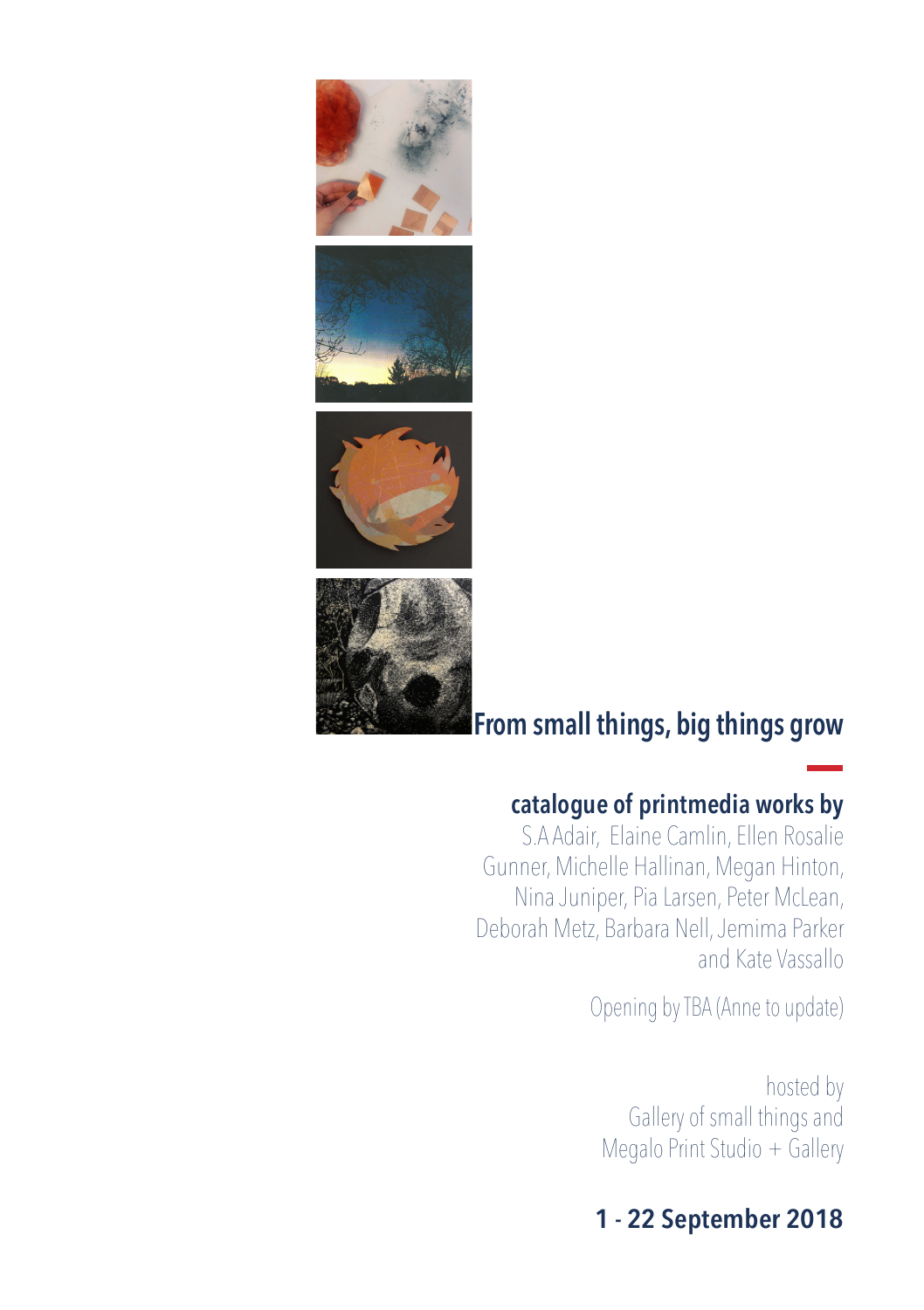# **Introduction**

*Welcome to GOST's annual group show, From small things, big things grow. In late 2017, I pitched an idea to Ingeborg Hansen, Director of Megalo Print Studio + Gallery about a joint show where we could invite artists to create small and big works for our two galleries.*

*I had a vision - one exhibition in two locations with artists providing an art work for each one.*

*Ingeborg enthusiastically accepted the proposal and we set about inviting printmedia artists to send us a proposal that responded to the theme of From small things, big things grow. In early 2018, we were delighted to announce the 12 successful artists , who's range of printmaking techniques, could transform a gallery less than 6 meters square and the other nearly three times the size.*

*It's a challenge for the artists – to create artworks for two very different spaces. One of the criteria's included that the works be no larger than A3 for GOST and no larger than 1 x 2 meters for Megalo. Ingeborg and I did not want to otherwise restrict our artists but provide small and big possibilities from - creating a detail taken out of a larger work to creating a larger work to be scaled down. As you can see the artists have reponded beautifully and we feel fortunate to be surrounded by these original works.* 

 *On a little side note, GOST will be turning 1 on 27 September and what a way to celebrate that milestone with Megalo. Megalo has a rich history of Canberra's original home of printmaking. Its studios and workshops have provide more than 35 years of experience to the local arts community.and beyond. GOST has so much to aspire to and is keen to 'spread it's wings'. So watch this space as GOST continues to create more opportunities for it's artists, local arts organisations, institutions and beyond the capital.* 

> Anne Masters Director - GOST

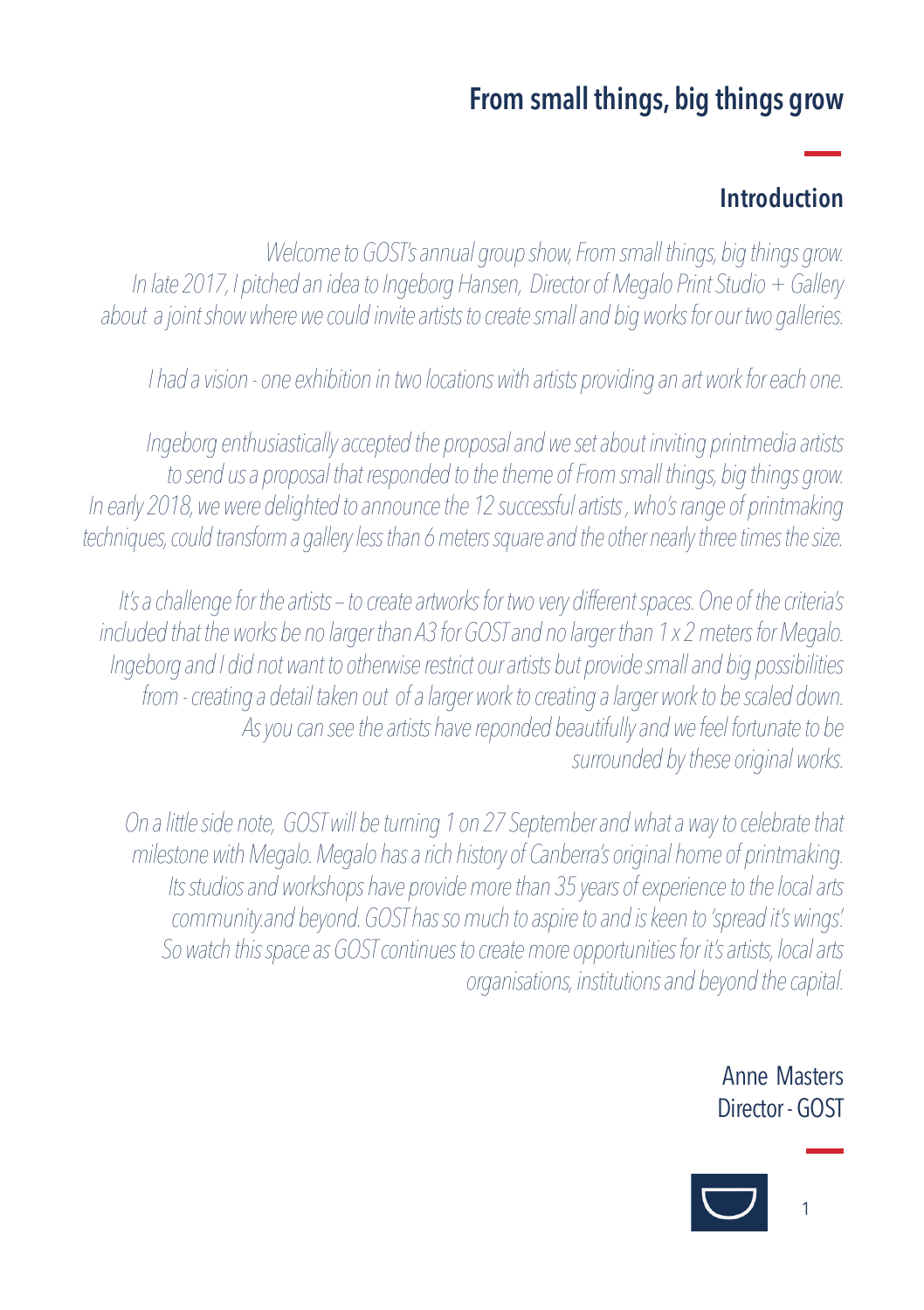## **Pricing list**

# **Elaine Camlin (continued)**

*Organic movement* monoprint on Awagami Kohzo, unique state 14.8 x 21 cm, 2018

## \$70

### **Ellen Rosalie Gunner**

*Mount Ainslie - Autumn Sunset Earrings*  handmade paper screenprint & polymer clay earrings with surgical steel backings Limited Edition - one of a kind, 2018

> \$55 drop \$65 Hills \$75 Statement

## **Michelle Hallinan**

*Ancient Folds*  intaglio image size: 14.5 x 10.5 cm paper size: 22 x 25.5 cm edition: A/P + 4, 2018

\$185



# **S.A Adair**

*Utterance (2 parts)*  photogravure 19 x 15 cm each part, 2018

\$100 each or \$190 for two

## **Elaine Camlin**

*Investigations of new growth*  $monoprint + hand$  stitching on Hahnemuhle + Kozo, unique state 14.8 x 21 cm, 2018

### \$110

*Spontaneous growth* monoprint  $+$  hand stitching on BFK Rives + Awagami Kozo, unique state 14.8 x 21 cm, 2018

#### \$110

*Exterior fragment* monoprint on Awagami Kozo paper unique state 14.8 x 21 cm, 2018 \$70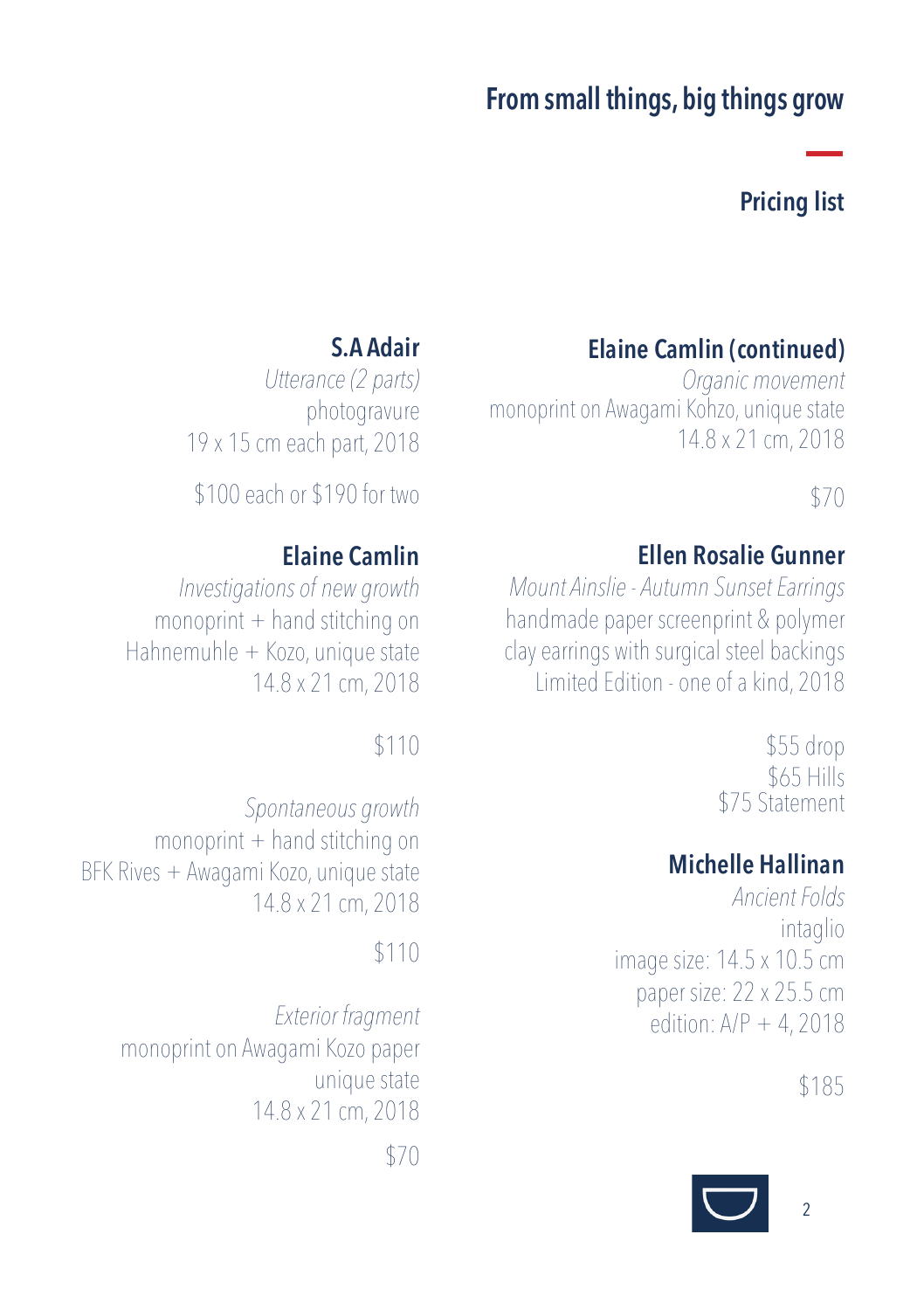## **Pricing list (cont)**

#### **Deborah Metz**

*Dark Waters* multi coloured stone lithograph 29.7 x 42 cm, 2018

#### \$470

*Sea and Clouds* multi coloured stone lithograph 29.7 x 42 cm, 2018

\$470

### **Barbara Nell**

*Self Portrait on Window Sill* wood engraving on Hoshu paper 6.4 x 10 cm, 2018

\$100

### **Jemima Parker**

days like these (i) screenprint 10 x 14 cm, 2018

\$80 each



## **Megan Hinton**

*Construct Study I and II* etchings plate sizes 3.5 x 4.5 cm, 2018

\$180 each

#### **Nina Juniper**

*Constructed Composition (New Cantebury Rd)* 6 colour screen print on Fabriano Artistico, Edition of 6 (6 available) 22 x 30 cm, 2018

\$140 each

#### **Pia Larsen**

*The Breakaway*  intaglio, relief, stencilling gatorboard + acrylic paint 13.5 x 12 x 5 cm, 2018

\$240

### **Peter McLean**

*I am a Pebble*  relief engraving 90 x 67 cm, 2018

\$250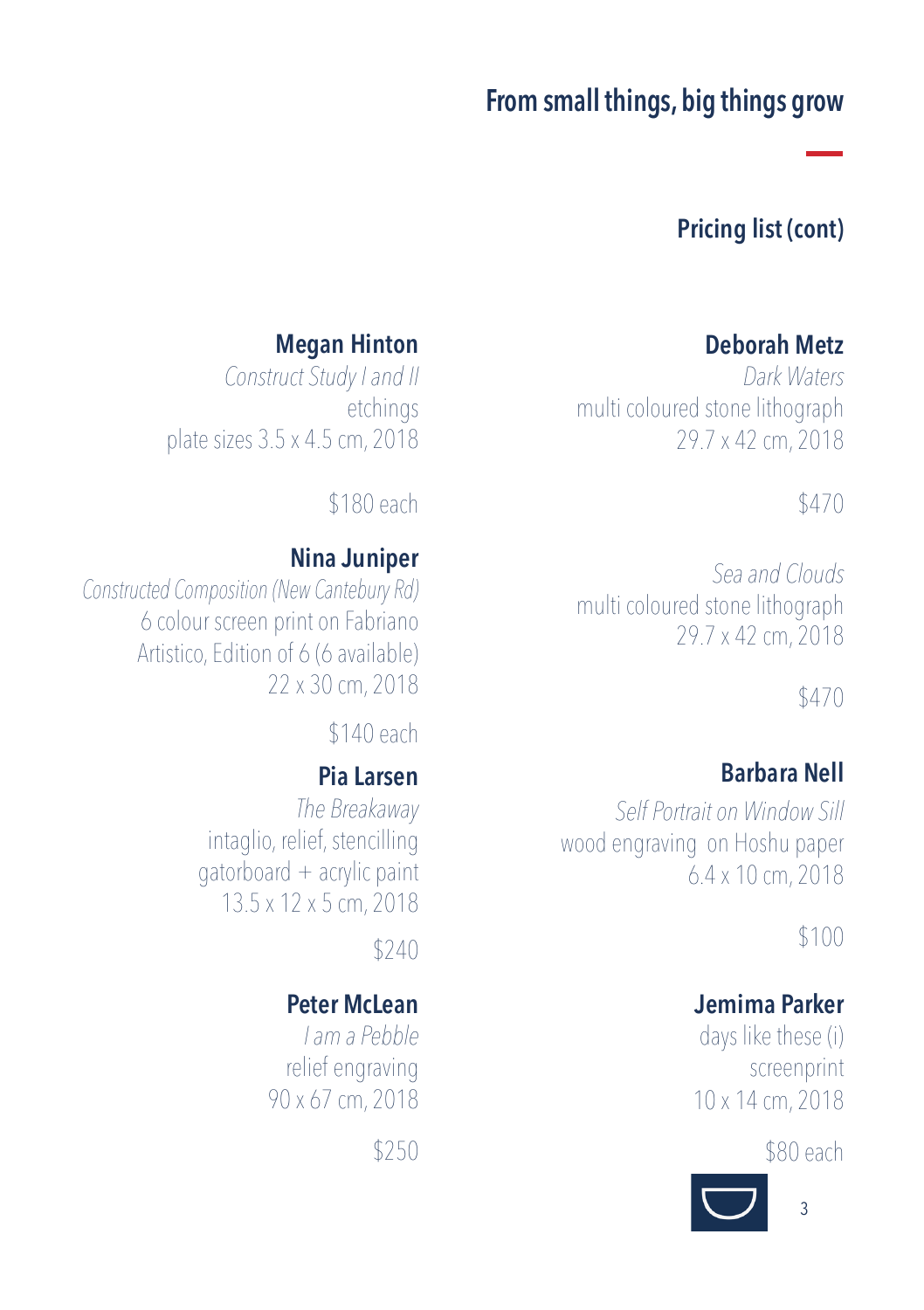# **Pricing list (cont)**

## **Thanks**

Anne would like to say thanks to Megalo Print Studio + Gallery staff for all their assistance with pulling together this unique exhibition in two locations. She would also like to thank our guest speaker and Adam and Cath for their assistance tonight.

Anne also wishes to thank the artists participating in *From small things, big things grow*, for their artworks which has provided GOST + it's tiny space another new and exciting curatorial venture  $+$ partnership with Megalo.

# **Jemima Parker (cont.)**

*days like these (ii)* screenprint 10 x 14 cm, 2018

\$80 each

*days like these (iii)* screenprint 10 x 14 cm, 2018

\$80 each

*days like these (iv)* screenprint 10 x 14 cm, 2018

\$80 each

# **Kate Vassallo**

*Signal Flare 1 and Signal Flare 2*  unique layered screen prints, acrylic on paper 20 x 19 cm, 2018

\$100 each